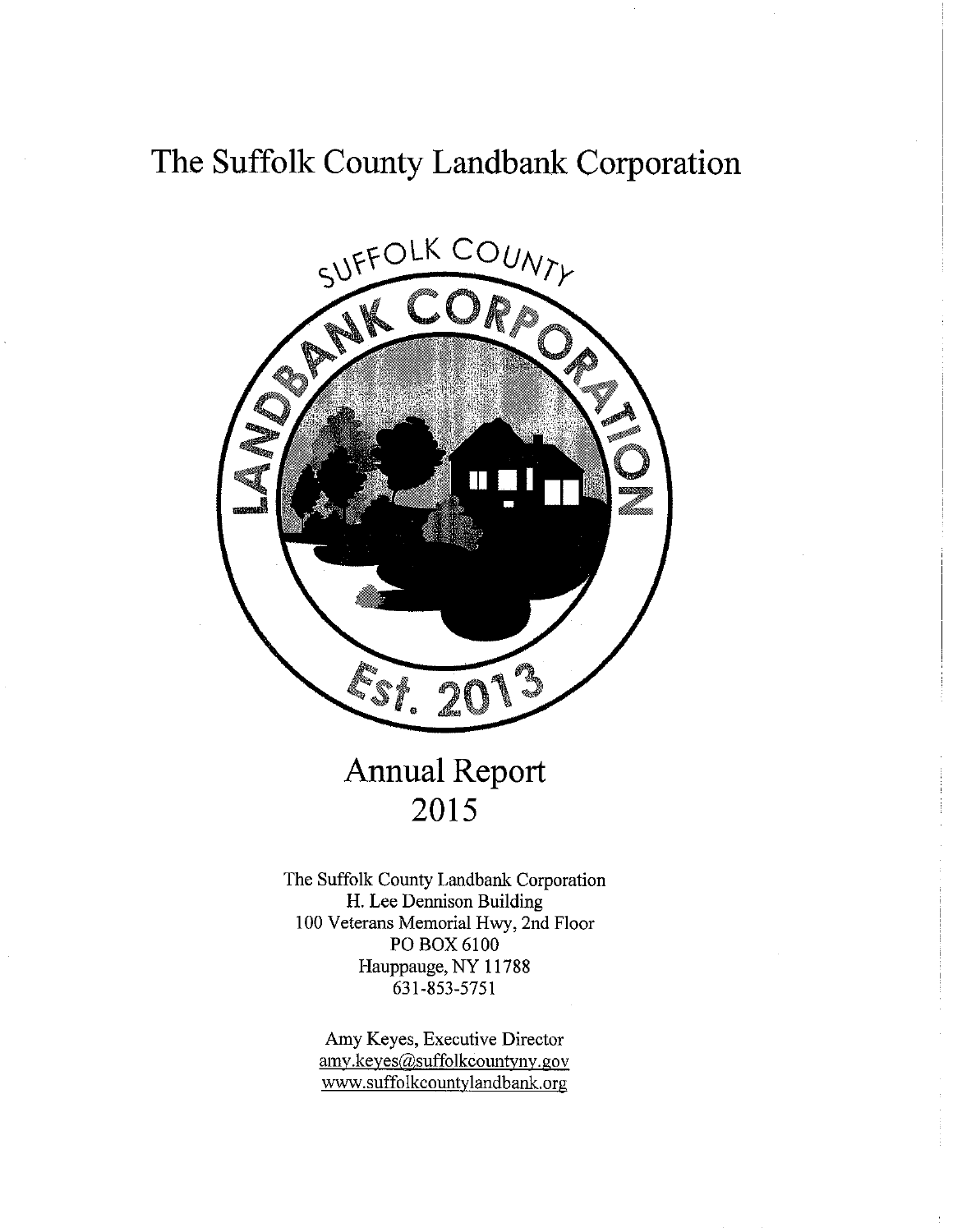### **Table of Contents**

| 2015 Suffolk County Landbank Corporation Annual Report                                                   |                |
|----------------------------------------------------------------------------------------------------------|----------------|
| Board of Directors and Officers                                                                          | 3              |
| <b>Corporation Staff</b>                                                                                 | 3              |
| Mission Statement and List of Measurements                                                               | 4              |
| 2014 Operations and Accomplishments                                                                      | 4              |
| Assessment of the Effectiveness of Internal Control Structure and Procedures                             | 5              |
| Material Changes in Operations $\&$ Programs                                                             | 5              |
| Financial Activity Summary                                                                               | 6              |
| Bonds of the Corporation                                                                                 | 7              |
| <b>Compensation Schedule</b>                                                                             | 7              |
| Projects undertaken by the Corporation in 2015                                                           | 7              |
| Real property owned and/or disposed of by the Corporation                                                | $\overline{7}$ |
| Description of Pending Litigation                                                                        | 8              |
| Description of the total amount of assets and/or services bought or sold without<br>competitive bidding. | 8              |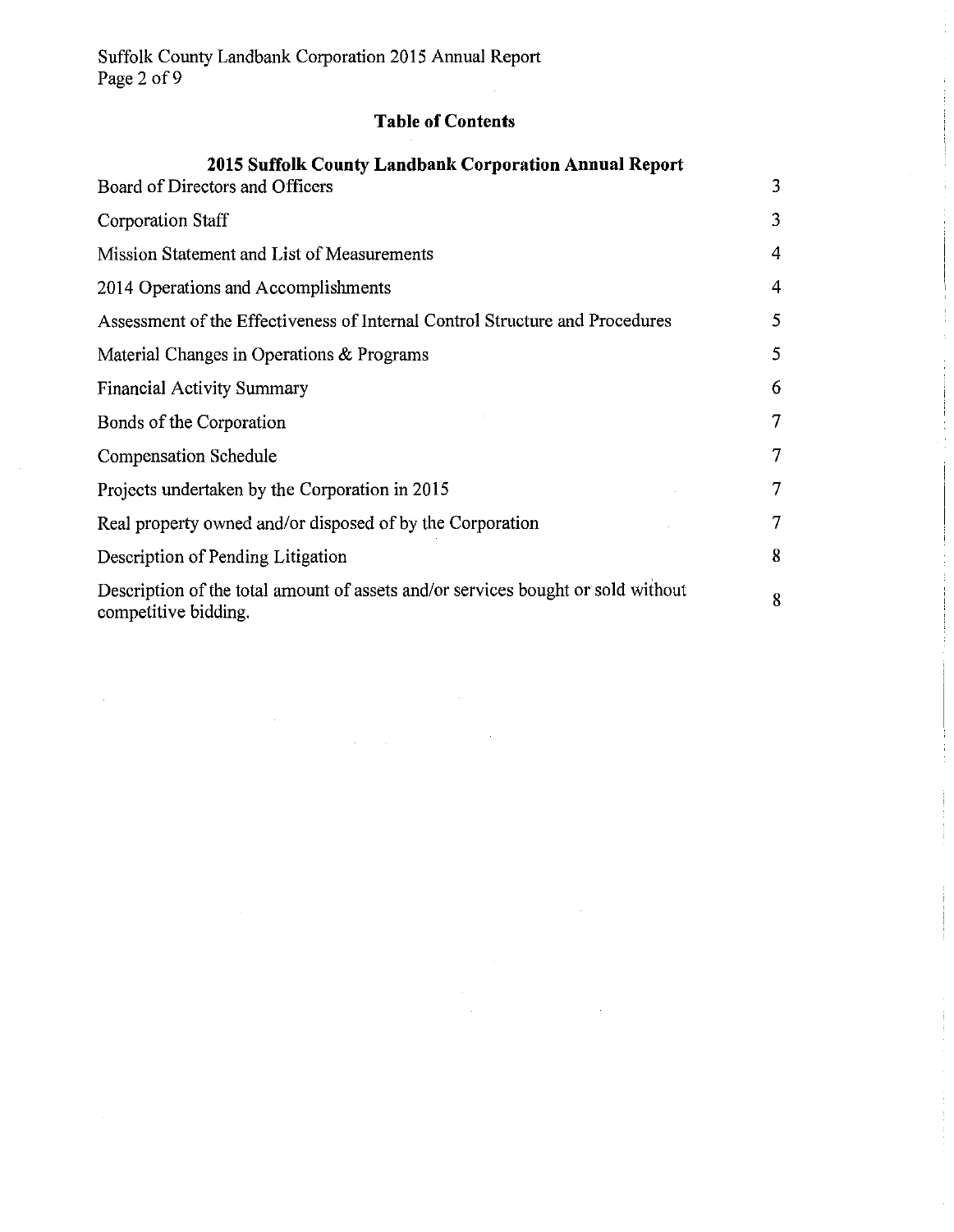Suffolk County Landbank Corporation 2015 Annual Report Page 3 of 9

#### **Board of Directors and Officers**

## **Names and Titles**

Hon. Steven Bellone *Chairperson* 

Hon. DuWayne Gregory *Director* 

> K. Kelly Morris *Secretary*

Cara Longworth *Director* 

Joanne Minieri *Vice-Chairperson* 

Hon. Thomas Cilmi *Director* 

> Jason Smagin *Treasurer*

Hon. Richard Schaffer *Director (Joined 2016)* 

#### **Corporation Staff**

Amy Keyes *Executive Director* 

Sarah Lansdale *President* 

Andre Bermudez *Senior Project Manager* 

Janet Gremli *Suffolk County Department of Health Services Liaison* 

Rosemarie Pforr *Community Development Program Analyst* 

Michael Maraviglia *Environmental Analyst* 

Robert Braun *Liaison to the Office of the Suffolk County Attorney* 

**Corporation Counsel**  Harris Beach, PLLC

**Corporation Accountants**  Albrecht, Viggiano, Zureck & Company, PC

**Environmental Counsel**  Allen and Desnoyers, LLP

**Corporation Auditor**  Sheehan & Company, CPA, PC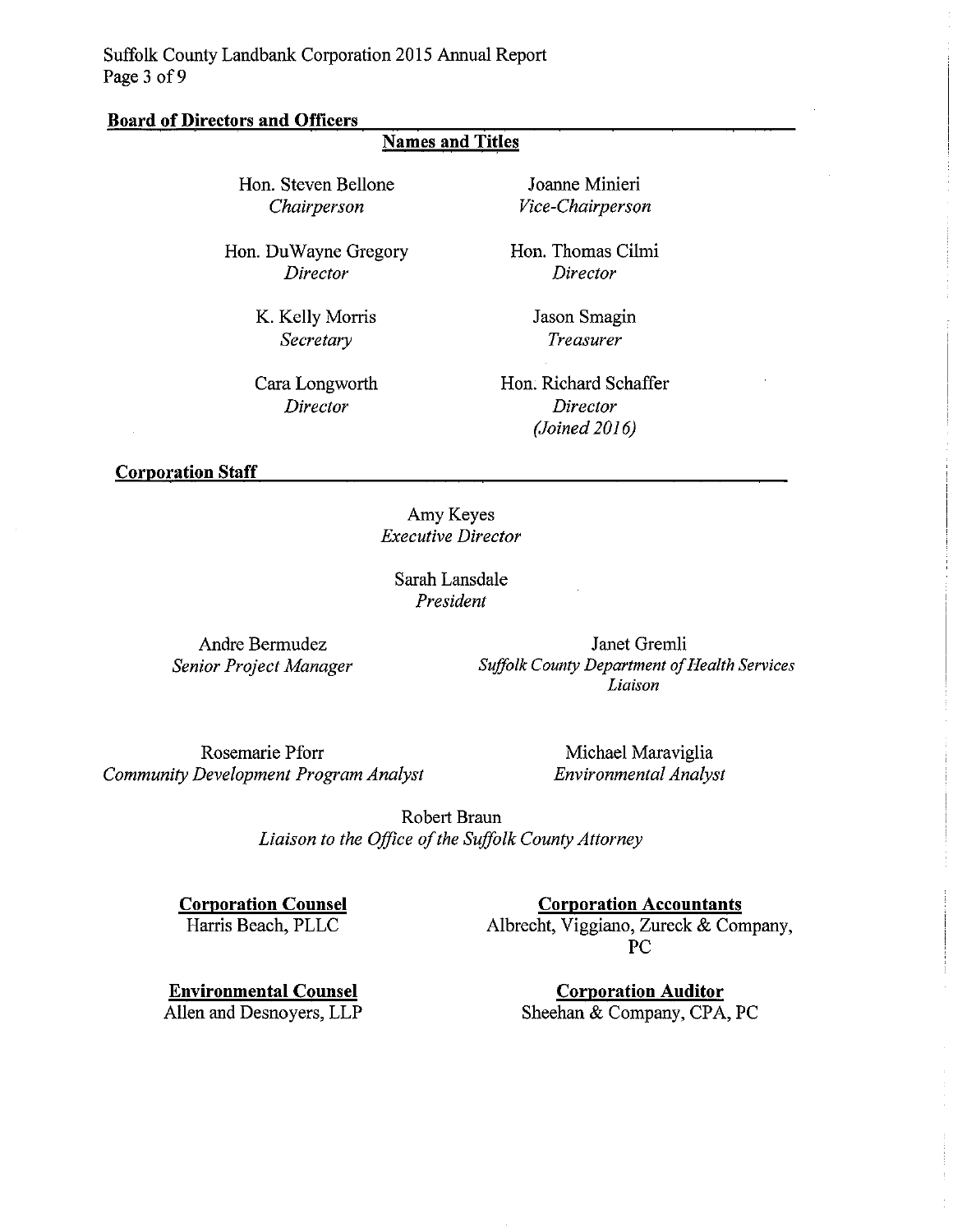# **SUFFOLK COUNTY LANDBANK CORPORATION 2015 ANNUAL REPORT**

*Dated as of March 31,2016* 

This report has been prepared in compliance with the Public Authorities Reform Act of 2009. The Suffolk County Landbank Corporation ("SCLBC" or "Corporation") is a non-profit entity authorized under New York State's Land Bank Act (Article 16 of the Not-for-Profit Corporation Law), which passed in 2011. It is not a county agency, but operates in close affiliation with Suffolk County Government via a memorandum of understanding.

### **1. Mission Statement and List of Measurements**

The mission of the Corporation is to efficiently facilitate the return of distressed and underutilized properties within Suffolk County to productive uses consistent with the comprehensive plans of the jurisdictions in which they are located.

To accomplish this mission, the SCLBC has listed 8 measurable performance goals which are publicly available and understood by SCLBC staff. These goals are:

- a. Reduce the number tax delinquent and environmentally challenged properties within Suffolk County
- b. Recoup outstanding delinquent taxes from Brownfield parcels
- c. Facilitate environmental site assessments of Brownfield parcels
- d. Transfer tax liens from SC Treasurer to SCLBC
- e. Market and sell tax liens to qualified third party developers
- f. Increase in# of parcels remediated and redeveloped by 3rd party developers
- g. Increase in # of parcels returned to productive tax paying use
- h. Rehabilitate and resell foreclosed residential property to residents with incomes at 120% of AMI or below

### **2. 2015 Operations and Accomplishments**

- Continued to coordinate with the Suffolk County Treasurer's Office resulting in further collection of back taxes from property owners.
- Performed six Phase I environmental site assessments on tax-delinquent brownfield properties with the assistance of the U.S. Environmental Protection Agency (EPA) and funding secured from the New York State Office of the Attorney General (OAG).
- Performed six Phase II remedial investigations on tax-delinquent brownfield properties with the assistance of the U.S. Environmental Protection Agency (EPA) and funding secured from the New York State Office of the Attorney General (OAG).
- Coordinated with Suffolk County Department of Health Services to obtain access to four additional sites for Phase II site assessments.
- Coordinated with New York State Department of Environmental Conservation (DEC) to identify sites with a history of DEC enforcement and/or remediation, which may be prioritized for SCLBC acquisition.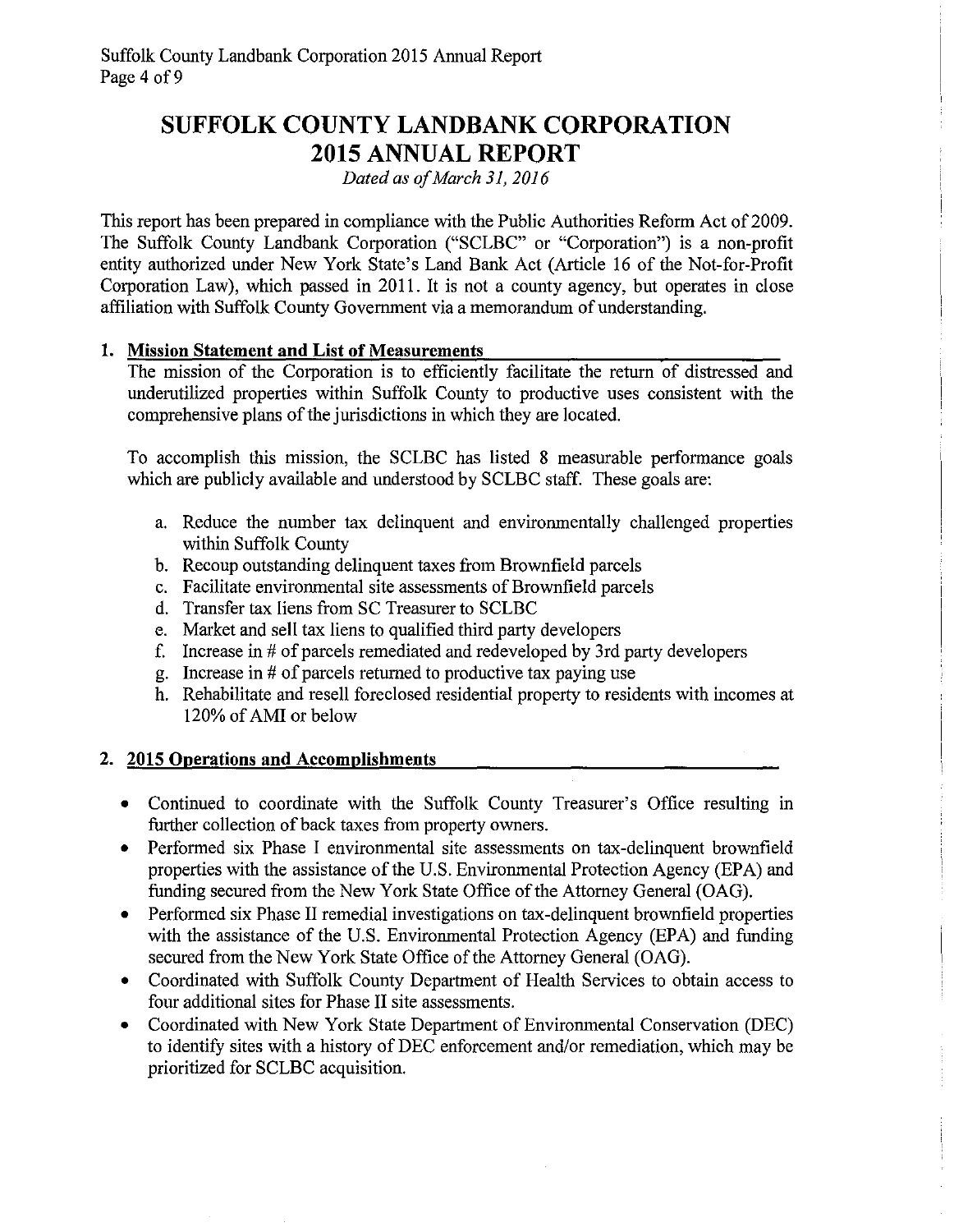Suffolk County Landbank Corporation 2015 Annual Report Page 5 of 9

- Expanded mission to enable the SCLBC to also focus on vacant, bank foreclosed residential properties.
- Applied for and was awarded \$47,500 in grant funding via New York State's Consolidated Funding Application process.

### **3. Assessment of the Effectiveness of Internal Control Structure and Procedures**

This statement certifies that the Suffolk County Landbank Corporation followed a process that assessed and documented the adequacy of its internal control structure and policies for the year ending December 31, 2015. To the extent that deficiencies were identified, the authority has developed corrective action plans to reduce any corresponding risk.

### **4. Material Changes in Operations & Programs**

The Corporation, in accordance with its mission, began the acquisition and rehabilitation of vacant-bank foreclosed single family homes, which will be subsequently sold to income-qualified homebuyers as affordable housing.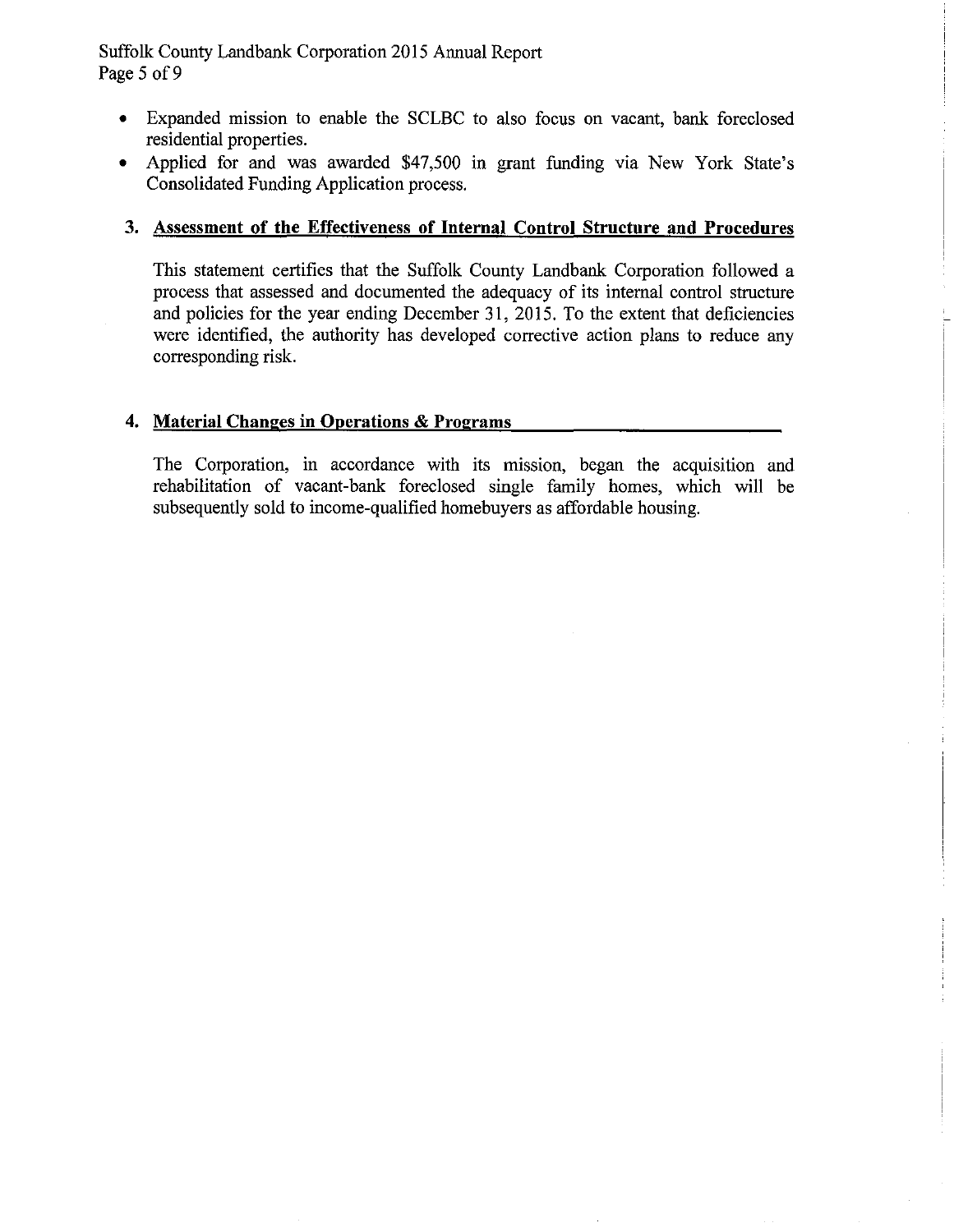Suffolk County Landbank Corporation 2015 Annual Report Page 6 of 9

# **5. Financial Activity**

A summary of the Corporation's financial activity for the year ending 2015 is as follows:

Condensed Statement of Net Position Governmental Activities As of December 31,

|                                           |                           | 2015 |         |
|-------------------------------------------|---------------------------|------|---------|
| Asse ts<br>Current and other assets       |                           | S    | 879,404 |
|                                           | <b>Total Assets</b>       |      | 879,404 |
| Liabilities<br><b>Current liabilities</b> |                           |      | 258 387 |
|                                           | <b>Total Liabilities</b>  |      | 258,387 |
| <b>Net Position</b><br>Unrestricted       |                           |      | 621,017 |
|                                           | <b>Total Net Position</b> | S    | 621,017 |

### Condensed Statement of Activities

Governmental Activities

|                                    |                          |   | Year ended        |
|------------------------------------|--------------------------|---|-------------------|
|                                    |                          |   | December 31, 2015 |
| <b>Revenues</b>                    |                          |   |                   |
| Program Revenues                   |                          |   |                   |
| Operating grants and contributions |                          | S | 831,618           |
|                                    | Total Program Revenues   |   | 831,618           |
| <b>General Revenues</b>            |                          |   |                   |
| Interest on investments            |                          |   | 1,525             |
| Miscellaneous local sources        |                          |   | -0-               |
|                                    | Total General Revenues   |   | 1.525             |
|                                    | <b>Total Revenues</b>    |   | 833, 143          |
| <b>Expenses</b>                    |                          |   |                   |
| Home and community services        |                          |   | 212.139           |
|                                    | <b>Total Expenses</b>    |   | 212,139           |
|                                    | Increase in Net Position |   | 621,004           |
| Net Position at Beginning of Year  |                          |   | 13                |
| Net Position at End of Year        |                          |   | 621,017           |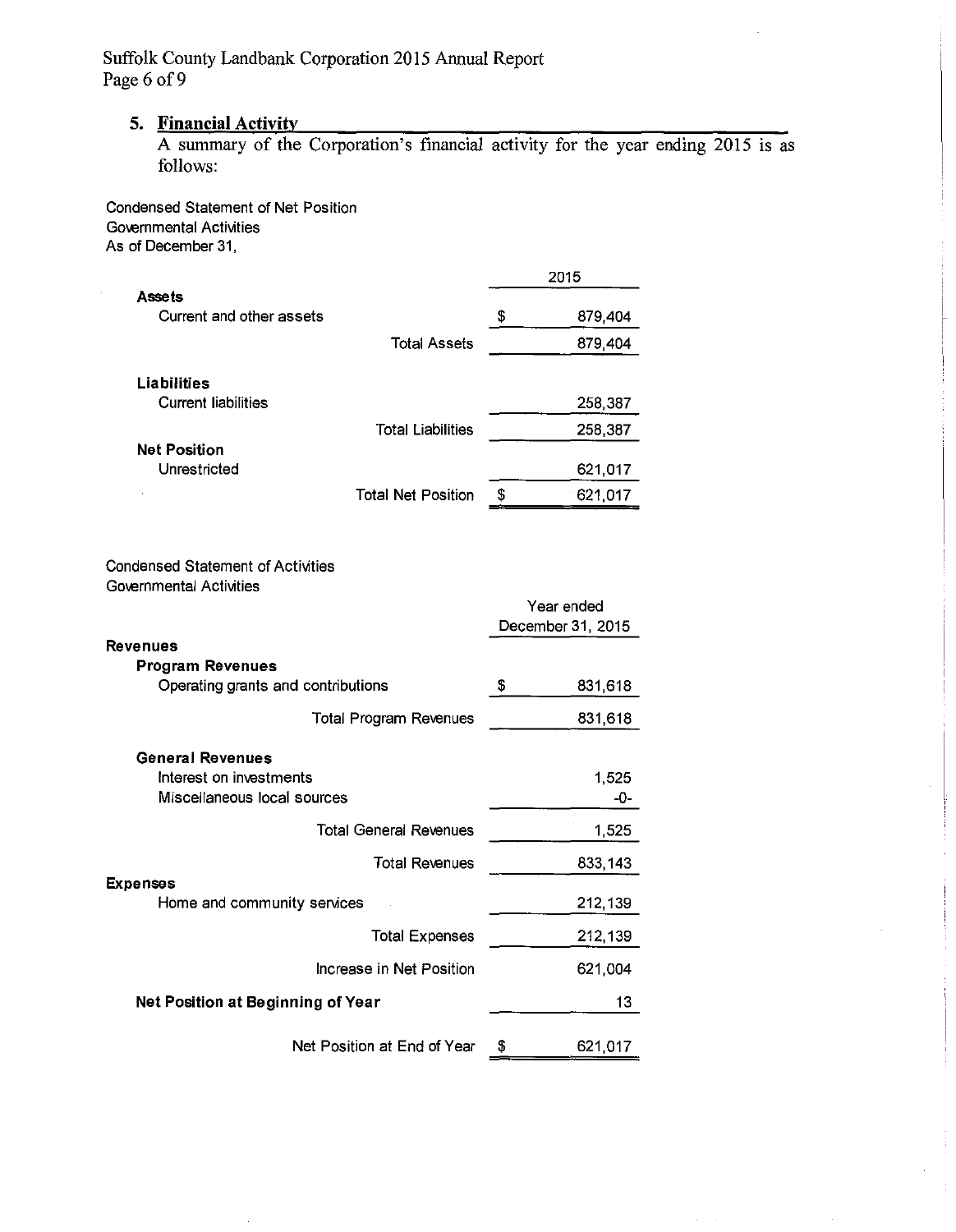### **6. Bonds of the Corporation**

The Corporation has no Bonds.

### 7. **Compensation Schedule**

The Corporation is staffed by Suffolk County Employees via a Memorandum of Understanding agreement between the Corporation and Suffolk County.

### **8. Projects undertaken by the Corporation during 2015**

As highlighted in the 2015 Operations and Accomplishments, the Corporation undertook the following key projects:

- Phase I site assessments performed on six properties.
- Phase I remedial investigations performed on six properties.
- Worked to obtain access to four properties in preparation for Phase II site assessments.
- Acquired five vacant, bank-foreclosed homes to be rehabilitated and resold as affordable housing.
- Began rehabilitation/construction on three of the acquired homes.

### **9. Real property owned and or disposed of by the Corporation**

The Corporation acquired the following properties in 2015.

| Location                     | Purchase<br><b>Price</b> | Assessed<br>Walue | <b>Back</b><br>Taxes<br><b>Owed</b> | <b>Transferont</b>            | <b>Conditions/Restrictions</b> |
|------------------------------|--------------------------|-------------------|-------------------------------------|-------------------------------|--------------------------------|
| 4 Sinclair St,<br>Mastic, NY | \$68,560                 | \$255,263         | \$0.00                              | Federal Home<br>Loan Mortgage | None                           |
|                              |                          |                   |                                     | Company                       |                                |
| 6 Lawrence Dr,               | \$109,314                | \$226,316         | \$0.00                              | Federal Home                  | None                           |
| Sound Beach, NY              |                          |                   |                                     | Loan Mortgage                 |                                |
|                              |                          |                   |                                     | Company                       |                                |
| 20 School St,                | \$155,000                | \$307,368         | \$0.00                              | Ocwen Loan                    | None                           |
| Ronkonkoma, NY               |                          |                   |                                     | Services, LLC                 |                                |
| 104 Mastic Blvd,             | \$25,000                 | \$94,737          | \$0.00                              | Ocwen Loan                    | None                           |
| Mastic, NY                   |                          |                   |                                     | Services, LLC                 |                                |
| 495 Pinelawn                 | \$185,234                | \$273,600         | \$0.00                              | Federal Home                  | <b>None</b>                    |
| Ave, Copiague,               |                          |                   |                                     | Loan Mortgage                 |                                |
| NΥ                           |                          |                   |                                     | Company                       |                                |

At the close of the fiscal year, the five properties were held in inventory with the following status.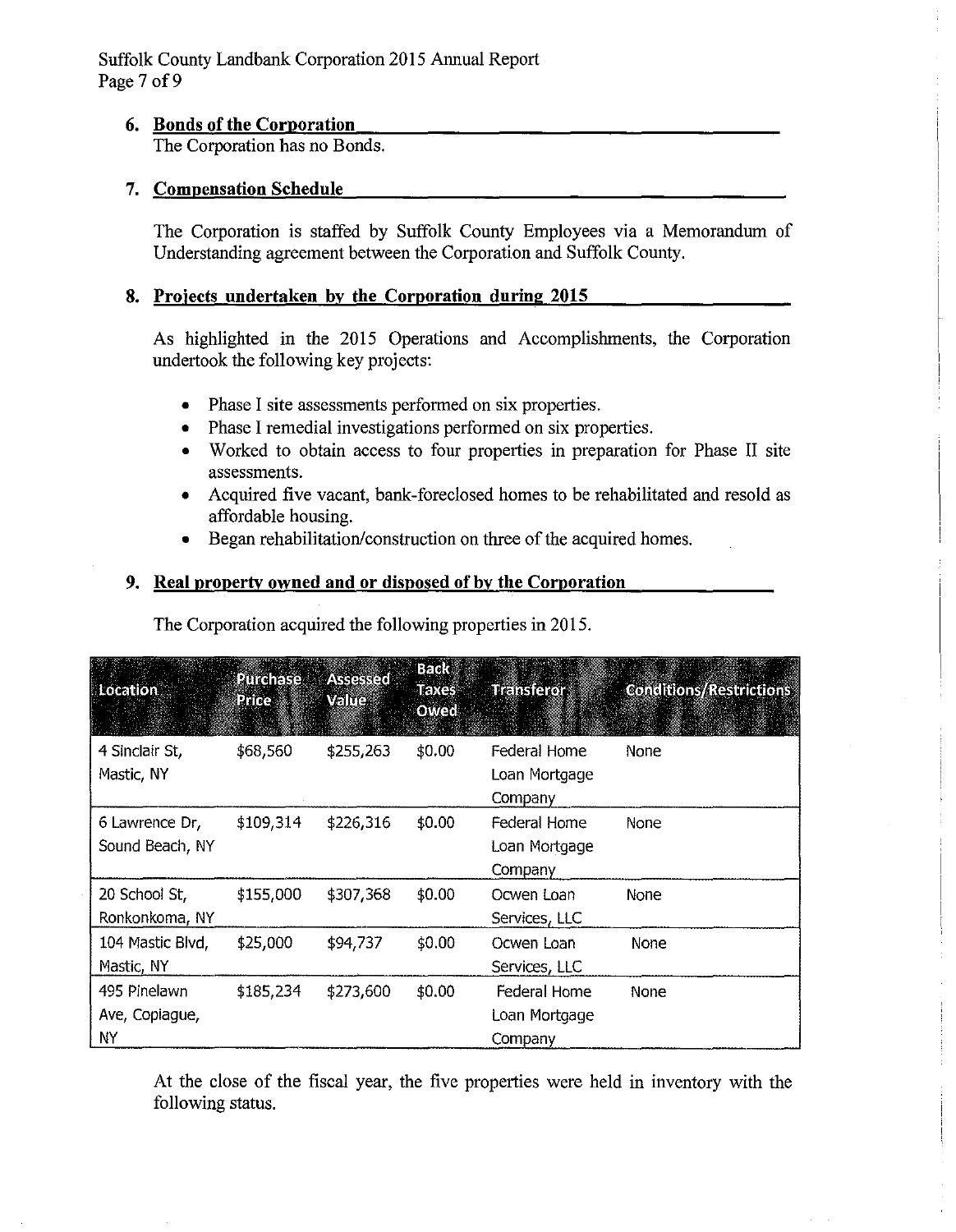| <b>Location</b>                | <b>Service Status</b>                               |
|--------------------------------|-----------------------------------------------------|
| 4 Sinclair St, Mastic, NY      | <b>Under Construction</b>                           |
| 6 Lawrence Dr, Sound Beach, NY | <b>Under Construction</b>                           |
| 20 School St, Ronkonkoma, NY   | <b>Under Construction</b>                           |
| 104 Mastic Blvd, Mastic, NY    | Pending donation to Habitat for Humanity of Suffolk |
| 495 Pinelawn Ave, Copiague, NY | Pre-Construction                                    |

### **10. Description of Pending Litigation**

The Corporation was not involved as a party to any litigation in fiscal year 2015.

### **11. Description of the total amount of** assets, services, **or both** assets **and** services **bought or sold without competitive bidding**

With the exception of real property purchased via negotiation, no assets, services, or both were bought or sold without competitive bidding in 2015.